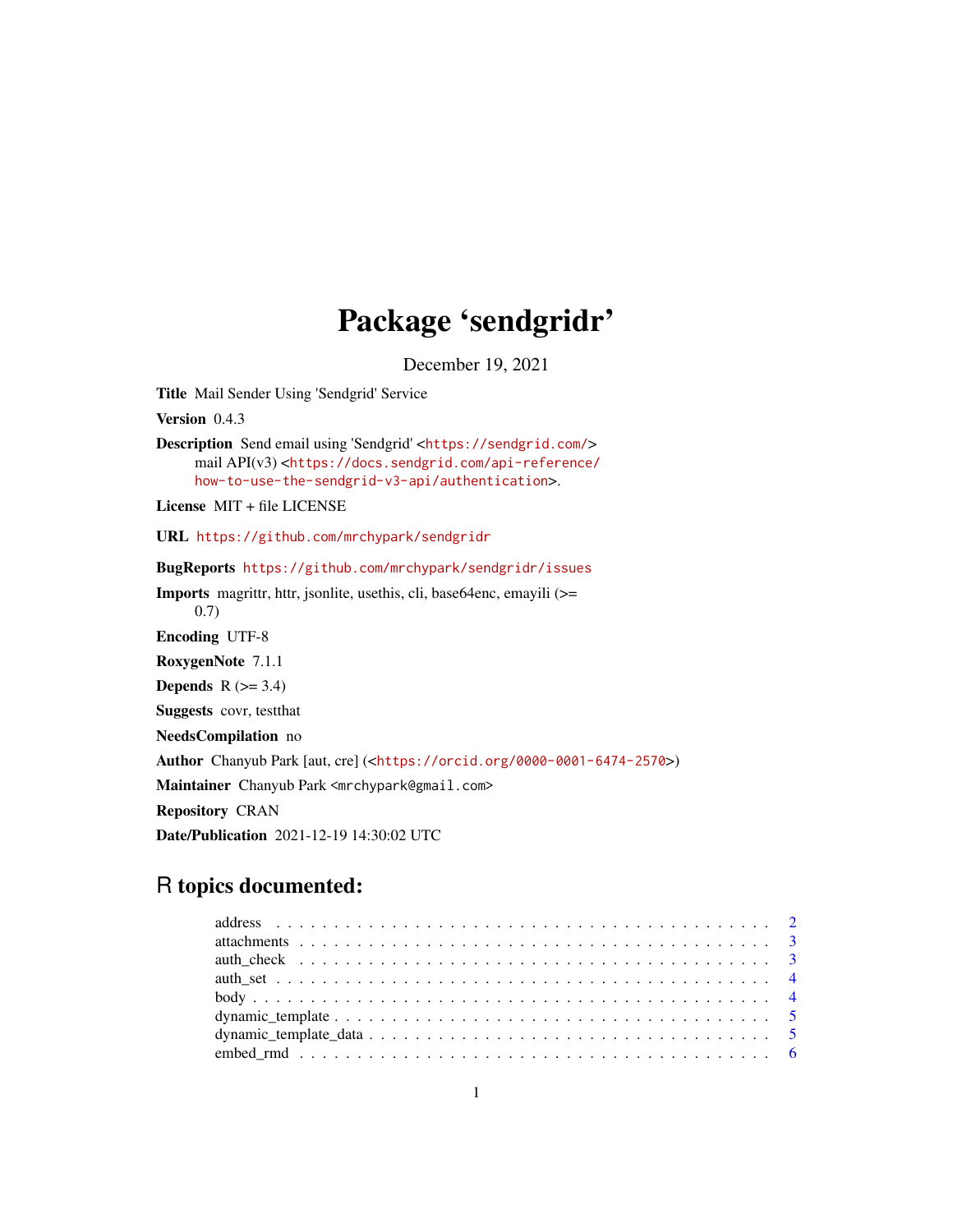#### <span id="page-1-0"></span>2 address and  $\alpha$  and  $\alpha$  and  $\alpha$  and  $\alpha$  and  $\alpha$  and  $\alpha$  and  $\alpha$  and  $\alpha$  and  $\alpha$  and  $\alpha$  and  $\alpha$  and  $\alpha$  and  $\alpha$  and  $\alpha$  and  $\alpha$  and  $\alpha$  and  $\alpha$  and  $\alpha$  and  $\alpha$  and  $\alpha$  and  $\alpha$  and  $\alpha$  and  $\alpha$  and

| Index |  |  |  |  |  |  |  |  |  |  |  |  |  |  |  |  |  |  |  |
|-------|--|--|--|--|--|--|--|--|--|--|--|--|--|--|--|--|--|--|--|

address *set address to sg\_mail class*

#### Description

to(), cc(), bcc() is for set email address to sg\_mail class

#### Usage

```
to(sg_mail, email, name = "")
cc(sg_mail, email, name = "")
bcc(sg_mail, email, name = "")
```
#### Arguments

| sg_mail | (required) mail object from package |
|---------|-------------------------------------|
| email   | (required) email address            |
| name    | (optional)name for email address.   |

#### Value

sg\_mail class with mail address.

#### Examples

```
mail() %>%
  to("mrchypark@gmail.com")
mail() %>%
  cc("mrchypark@gmail.com")
mail() %>%
```
bcc("mrchypark@gmail.com")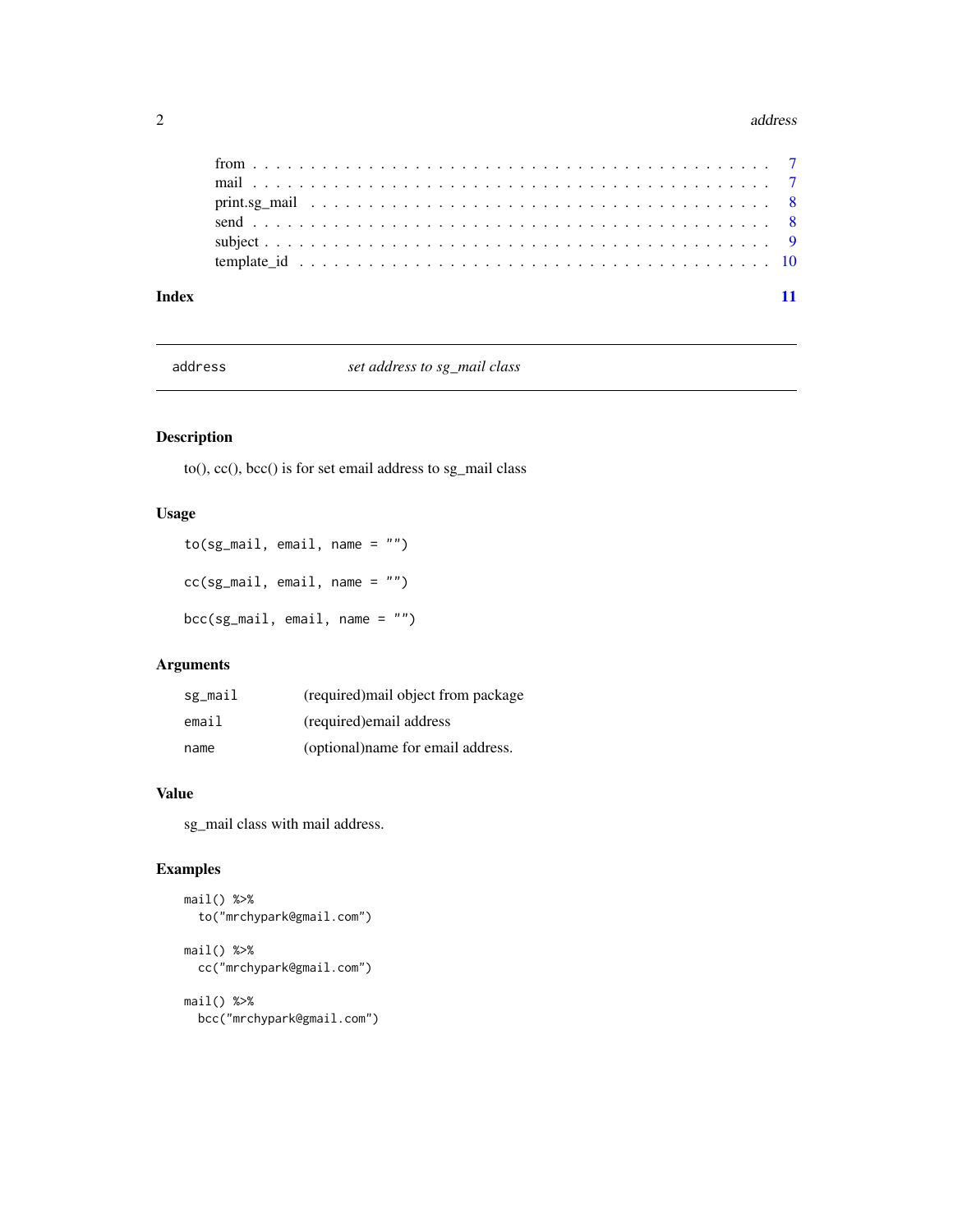<span id="page-2-0"></span>attachments *attachments*

#### Description

attachments

#### Usage

attachments(sg\_mail, path, name, content\_id)

#### Arguments

| sg_mail    | (required) mail object from package    |
|------------|----------------------------------------|
| path       | (required) file path to attach         |
| name       | file name. default is path's file name |
| content id | content id. default is Null.           |

#### Value

sg\_mail class with attachments.

#### Examples

```
path <- system.file("extdata", "test.Rmd", package = "sendgridr")
mail() %>%
  attachments(path)
```
auth\_check *Check API key for auth.*

#### Description

Check SENDGRID\_API env value is set. If any value from SENDGRID\_API detected, return TRUE. Function works using auth\_check\_zero(), auth\_check\_dummy(), auth\_check\_work().

#### Usage

```
auth_check()
```
#### Value

TRUE/FALSE check work fine return TRUE.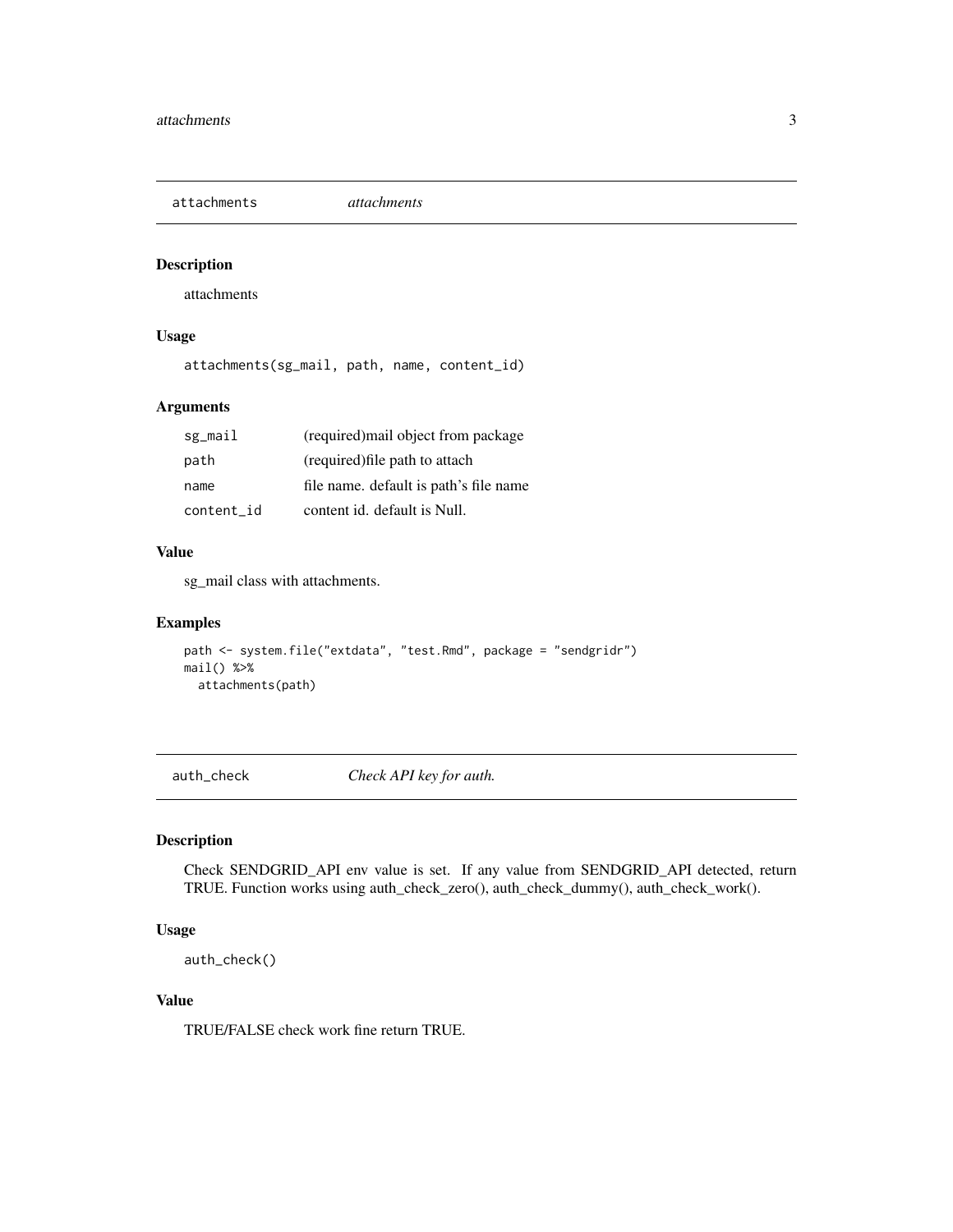<span id="page-3-0"></span>

#### Description

If run code, open .Renviron file for set api key.

#### Usage

auth\_set(force = FALSE)

#### Arguments

force force set api key process. defualt is FALSE.

#### Value

None

body *body*

#### Description

body

#### Usage

body(sg\_mail, body, type = "text/html")

#### Arguments

| sg_mail | (required) mail object from package   |
|---------|---------------------------------------|
| bodv    | (required) mail content html support. |
| type    | content type. text/html is default.   |

#### Value

sg\_mail class with body content.

```
mail() %>%
 body("mrchypark@gmail.com")
```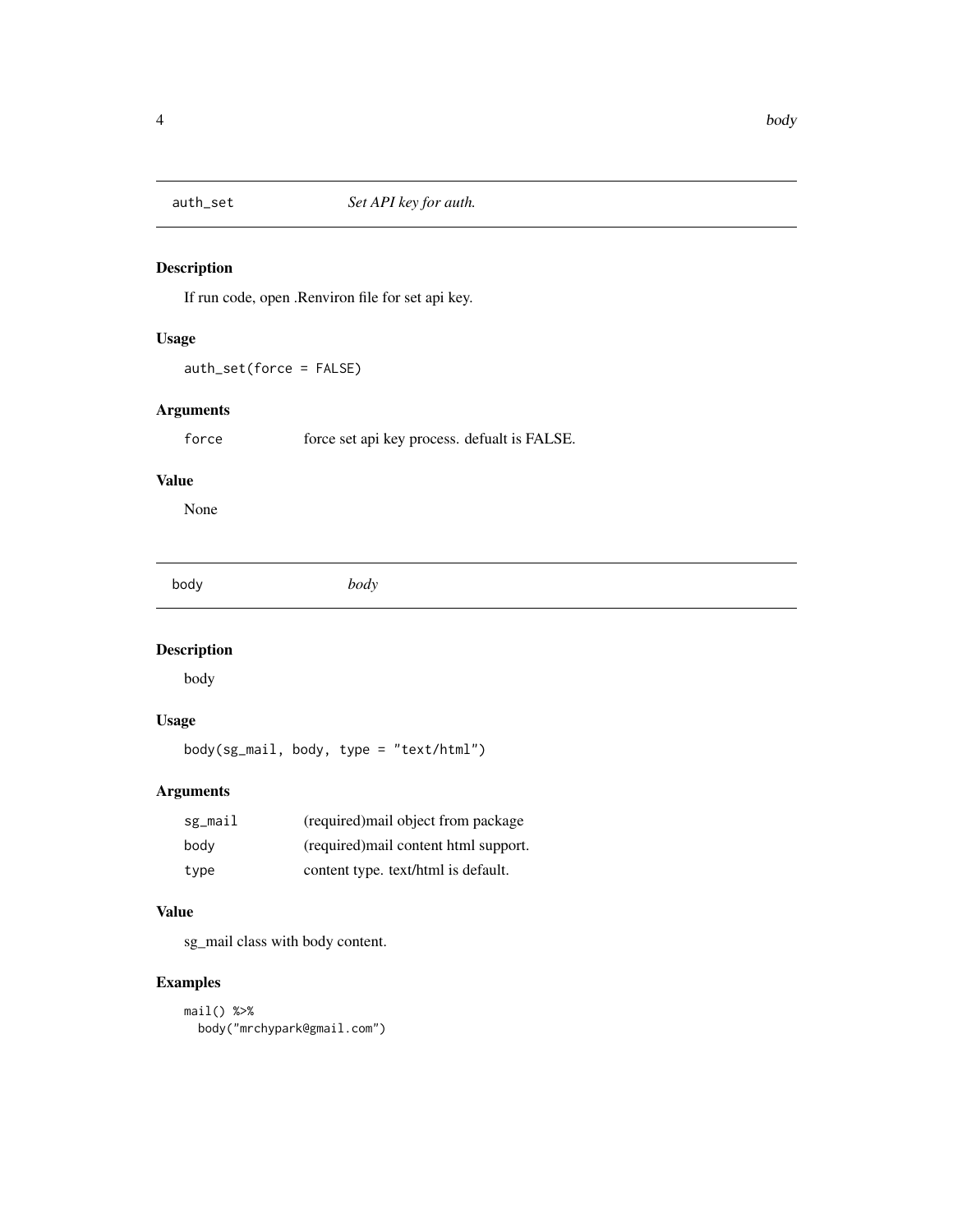#### <span id="page-4-0"></span>Description

Create dynamic templates at <https://mc.sendgrid.com/dynamic-templates>.

#### Usage

```
dynamic_template(sg_mail, template_id, template_data, force = FALSE)
```
#### Arguments

| sg_mail       | (required) mail object from package                                                                                                                |
|---------------|----------------------------------------------------------------------------------------------------------------------------------------------------|
| template_id   | (required) template_id start "d-" and 32-length only digit and lower case alpha-<br>bet like "d-4ad23ad40a0e47d0a0232b85f24ca5c2"                  |
| template_data | A key-value list for template data. (See https://docs.sendgrid.com/ui/<br>sending-email/how-to-send-an-email-with-dynamic-transactional-templates) |
| force         | pass template_id validation. default is FALSE.                                                                                                     |

#### Value

sg\_mail class with dynamic template

#### Examples

```
mail() %>%
 dynamic_template("d-4ad23ad40a0e47d0a0232b85f24ca5c2", list(first_name = "Amanda", link = "foo"))
mail() % > %dynamic_template(template_id = "foo",
    template_data = list(first_name = "Amanda", link = "foo"),
    force = TRUE)
```
dynamic\_template\_data *Add dynamic template data*

#### Description

template\_id must be included for this data to be applied.

#### Usage

dynamic\_template\_data(sg\_mail, data)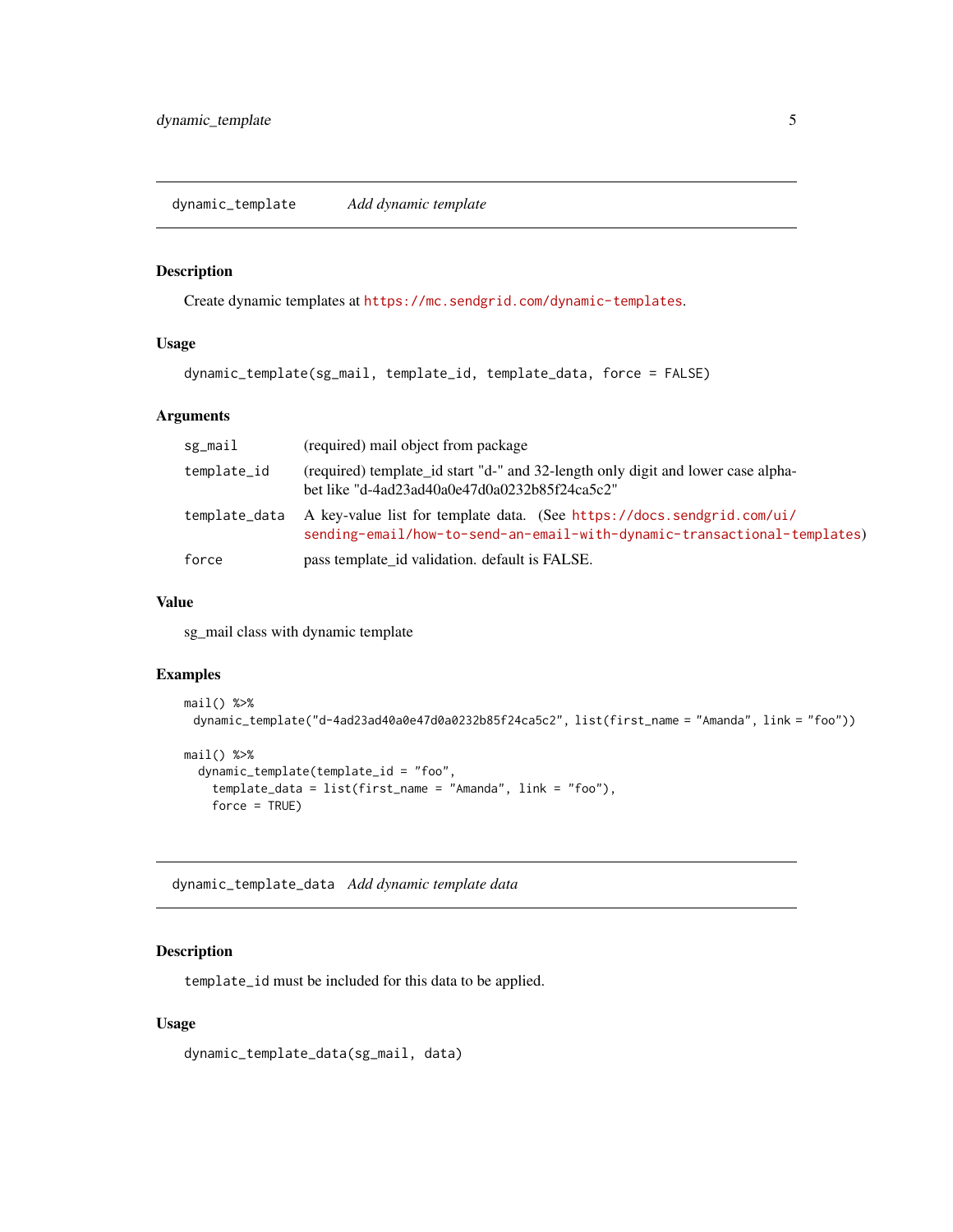#### <span id="page-5-0"></span>Arguments

| sg_mail | (required) mail object from package                                      |
|---------|--------------------------------------------------------------------------|
| data    | A key-value list for template data. (See https://docs.sendgrid.com/ui/   |
|         | sending-email/how-to-send-an-email-with-dynamic-transactional-templates) |

#### Value

sg\_mail class with template data for dynamic transactional templates

#### Examples

```
data_lst <-
 list(
    first_name = "Amanda",
    link = "foo"
  \lambdamail() %>%
  template_id("d-4ad23ad40a0e47d0a0232b85f24ca5c2")%>%
  dynamic_template_data(data_lst)
```
embed\_rmd *Embeding Rmd on body with images.*

#### Description

Embeding Rmd on body with images.

#### Usage

```
embed_rmd(sg_mail, input, ...)
```
#### Arguments

| sg_mail                 | (required) mail object from package              |
|-------------------------|--------------------------------------------------|
| input                   | (required) input file path to render for email.  |
| $\cdot$ $\cdot$ $\cdot$ | extra params pass to emayili::render() function. |

```
path <- system.file("extdata", "test.Rmd", package = "sendgridr")
mail() %>%
embed_rmd(path)
```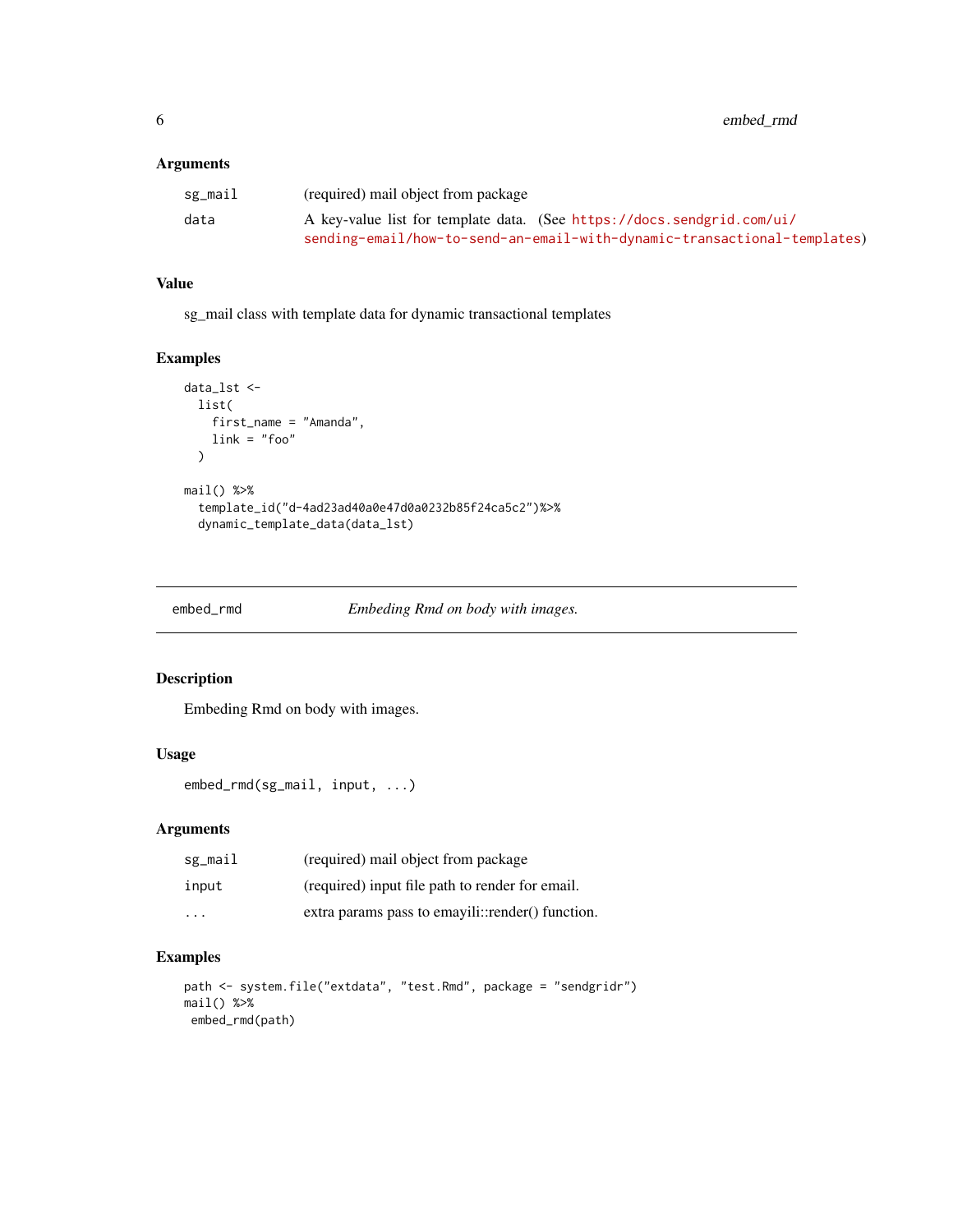<span id="page-6-0"></span>

#### Description

from

#### Usage

from(sg\_mail, email, name = "")

#### Arguments

| sg_mail | (required) mail object from package |
|---------|-------------------------------------|
| email   | (required) email address            |
| name    | name for email address              |

#### Value

sg\_mail class with from mail address.

#### Examples

```
mail() %>%
  from("mrchypark@gmail.com")
```
mail *Set mail class for Sendgrid*

#### Description

New mail class for sendgrid.

#### Usage

mail()

#### Value

sg\_mail class.

#### Examples

mail()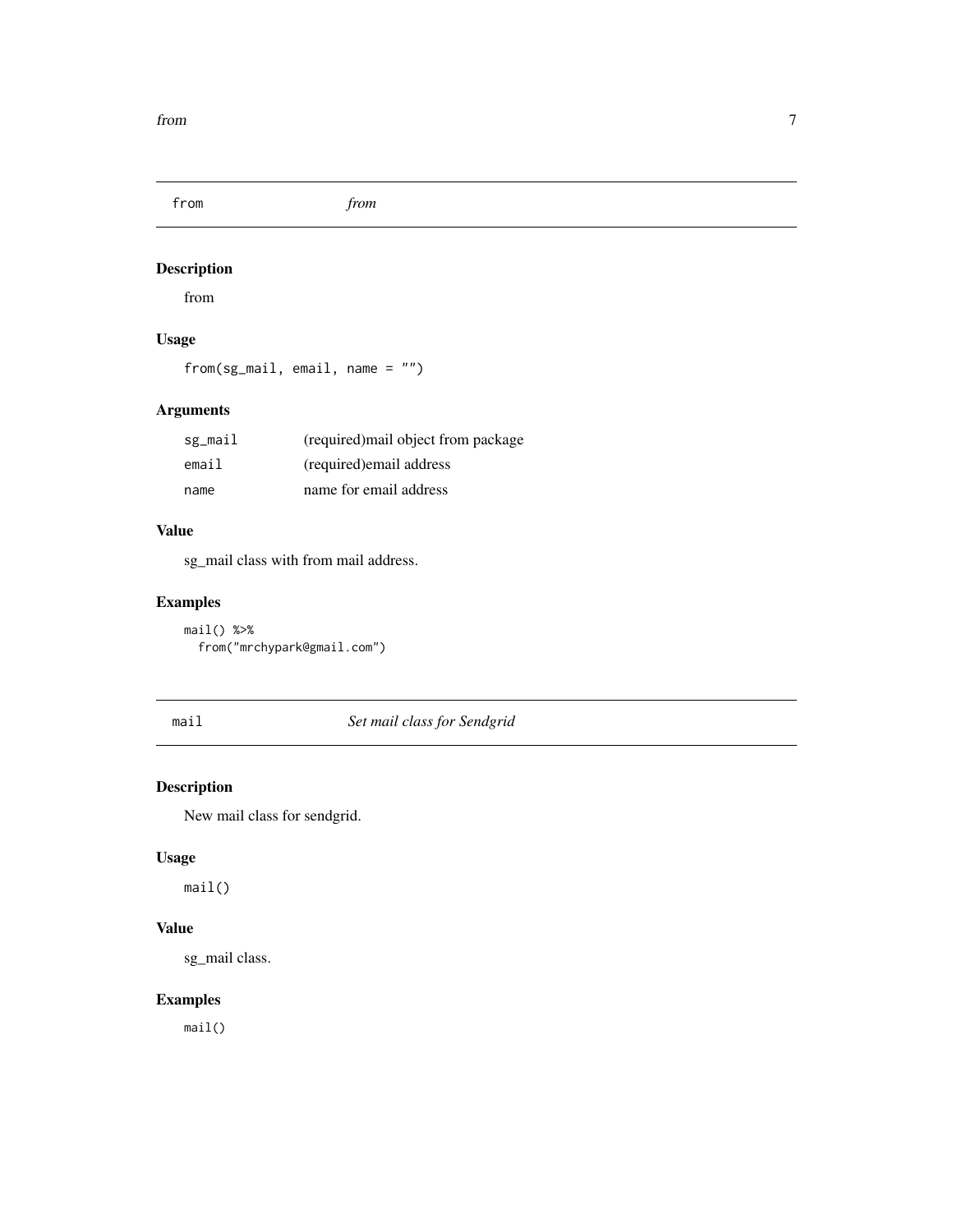<span id="page-7-0"></span>print.sg\_mail *Print for sg\_mail class*

#### Description

Print for sg\_mail class

#### Usage

```
## S3 method for class 'sg_mail'
print(x, \ldots)
```
#### Arguments

| X        | sg_mail class object                                  |
|----------|-------------------------------------------------------|
| $\cdots$ | pass for default print. But not use in sg_mail class. |

```
send send mail
```
#### Description

Send mail with mail content.

#### Usage

send(mail)

#### Arguments

mail mail object

#### Value

[list](#page-0-0) if success, success message. and error, please check [https://docs.sendgrid.com/api-refere](https://docs.sendgrid.com/api-reference/how-to-use-the-sendgrid-v3-api/authentication)nce/ [how-to-use-the-sendgrid-v3-api/authentication](https://docs.sendgrid.com/api-reference/how-to-use-the-sendgrid-v3-api/authentication).

```
## Not run:
data_lst <-
 list(
   total = "$239.85",
   name = "Sample Name"
  )
```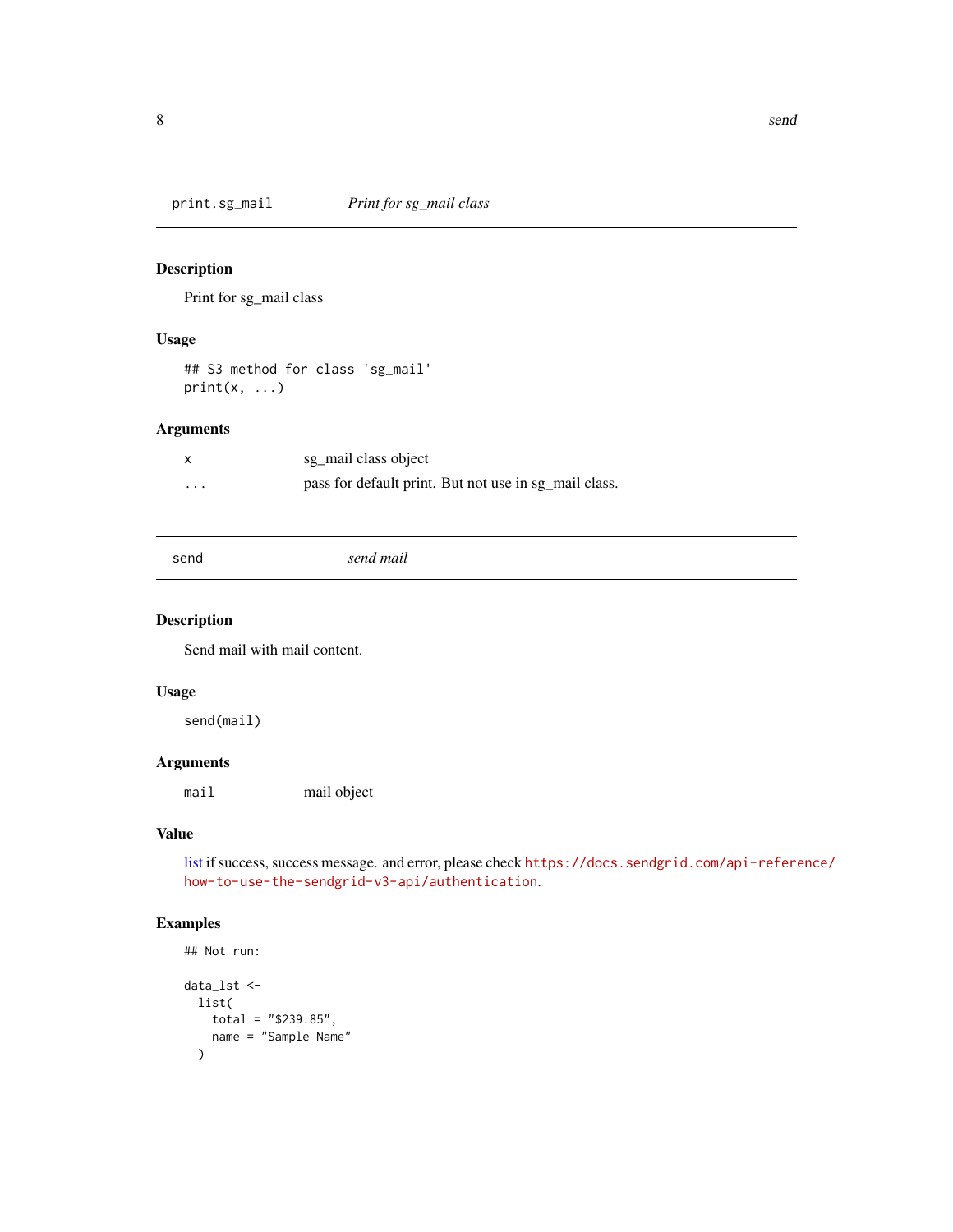#### <span id="page-8-0"></span>subject that the contract of the contract of the contract of the contract of the contract of the contract of the contract of the contract of the contract of the contract of the contract of the contract of the contract of t

```
mail() %>%
  from("example1@mail.com", "example name for display") %>%
  to("example2@mail.com", "example name for display 2") %>%
  dynamic_template_data(data_lst) %>%
  template_id(template_id) %>%
  subject("test mail title") %>%
  body("hello world!") %>%
  ## attachments is optional
  attachments("report.html") %>%
  send()
```
## End(Not run)

subject *subject*

#### Description

subject

#### Usage

subject(sg\_mail, subject)

#### Arguments

| sg_mail | (required) mail object from package |
|---------|-------------------------------------|
| subject | (required) mail subject             |

#### Value

sg\_mail class with subject.

```
mail() %>%
 subject("mrchypark@gmail.com")
```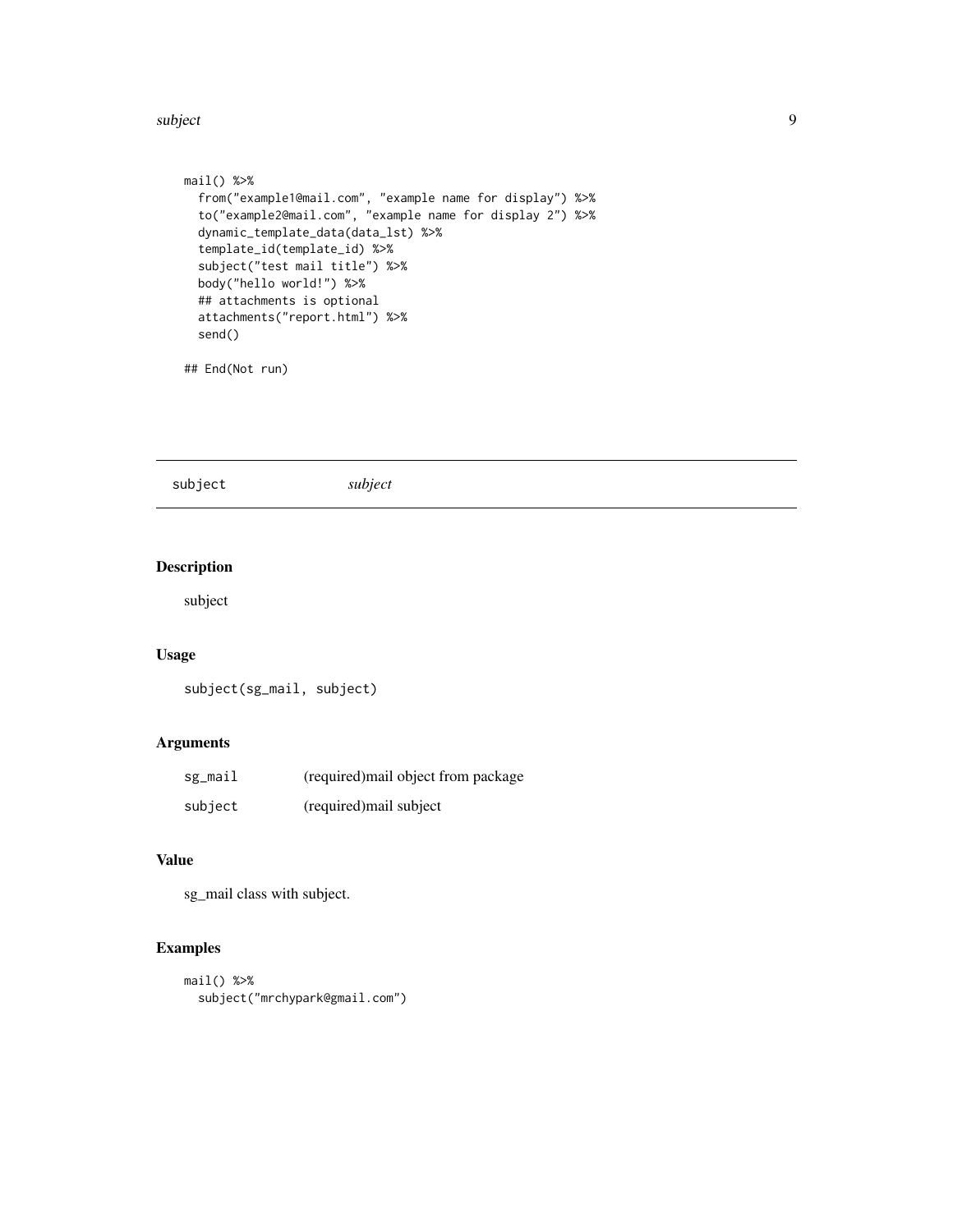<span id="page-9-0"></span>template\_id *template id*

#### Description

Create dynamic templates at <https://mc.sendgrid.com/dynamic-templates>

#### Usage

template\_id(sg\_mail, template\_id, force = FALSE)

#### Arguments

| sg_mail     | (required) mail object from package                                                                                               |
|-------------|-----------------------------------------------------------------------------------------------------------------------------------|
| template_id | (required) template_id start "d-" and 32-length only digit and lower case alpha-<br>bet like "d-4ad23ad40a0e47d0a0232b85f24ca5c2" |
| force       | pass template_id validation. default is FALSE.                                                                                    |

#### Value

sg\_mail class with template id.

```
mail()%>%
  template_id("d-4ad23ad40a0e47d0a0232b85f24ca5c2")
```

```
mail() %>%
 template_id("foo", force = TRUE)
```